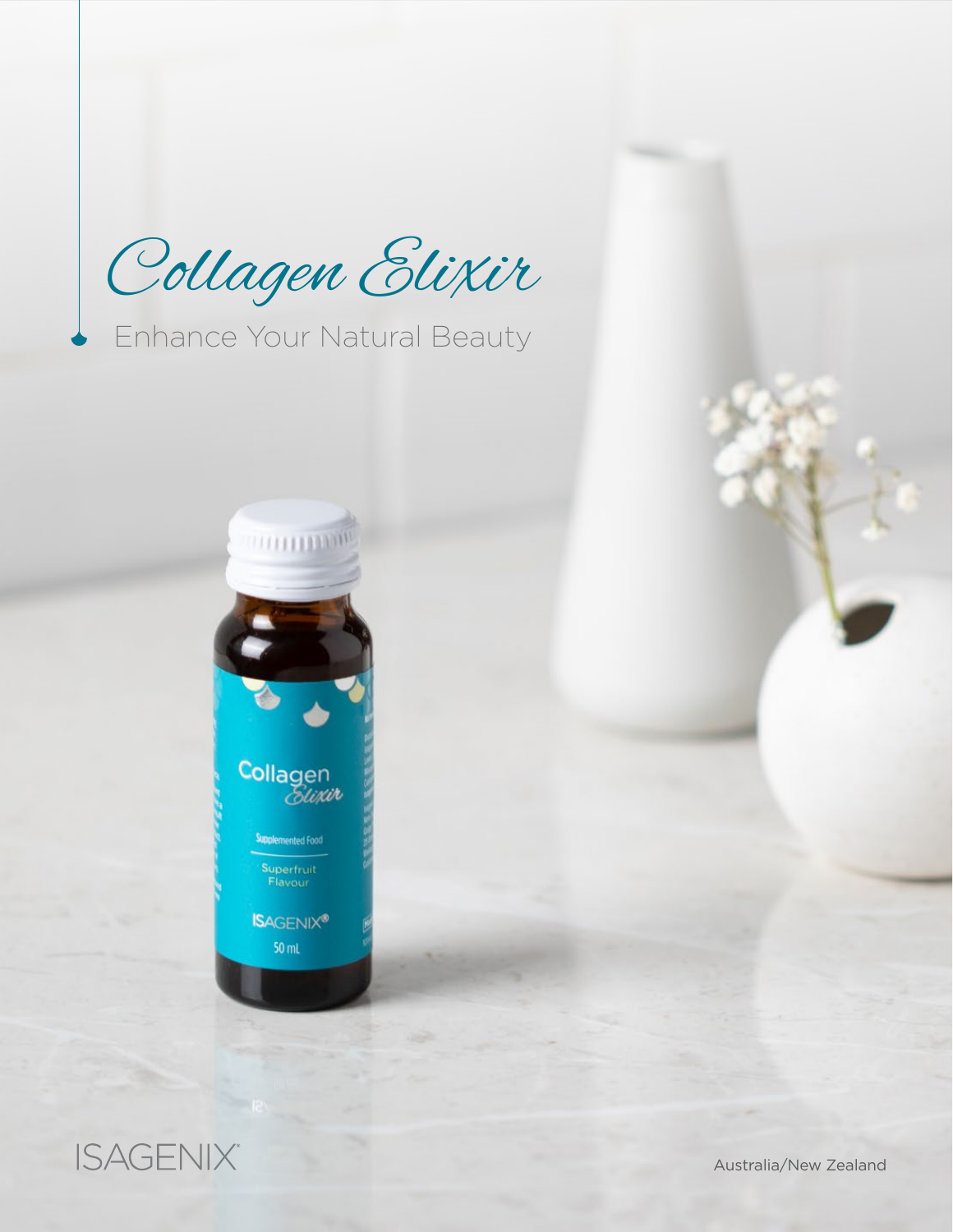# Your Collagen Elixir Guide

This digital toolkit is designed to help you:

- **• FEEL** confident when sharing the innovative features and benefits of our new Collagen Elixir.
- **• ACCESS** a one-stop shop for all the resources you need images, FAQ, social shareables and more!
- **MAXIMISE** your existing business with step-by-step advice on how to share these products in your organisation.

# Table of Contents

- **3 |** Meet Collagen Elixir
- **4 |** Product Information
- **4** | Product Interactive Guide
- **5** | Premium Packaging
- **6 |** Associate Insights
- **7 |** Social Media Content

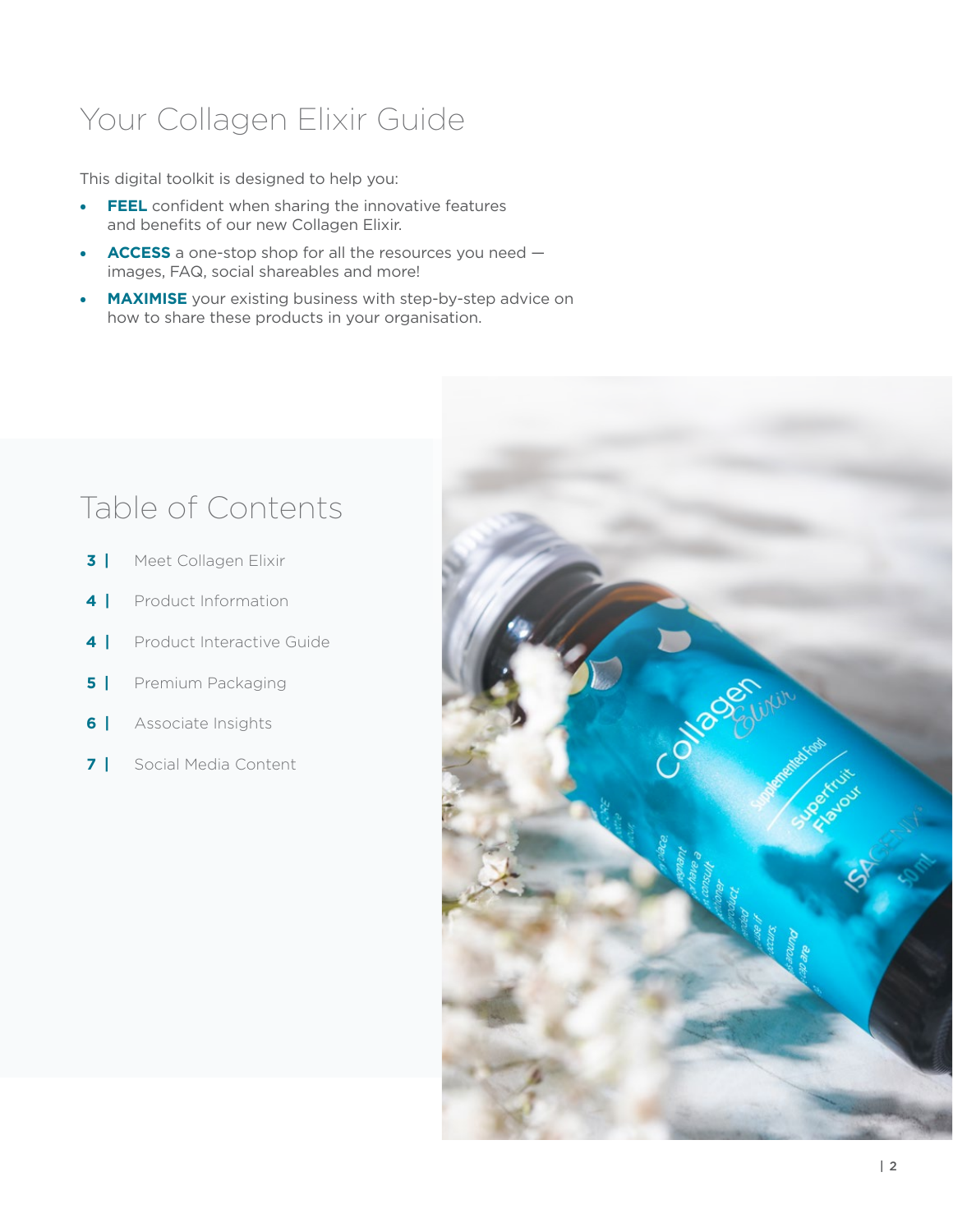



### Stay Radiantly Beautiful

Isagenix Collagen Elixir can give you a boost of collagen which naturally declines as we age and helps nourish your skin from within to keep you **radiantly beautiful.**

Type I collagen that derives from the skin, bones and scales of cold-water fish like cod and pollock, is rich in amino acids that help promote **healthy skin.** Marine collagen is mostly used in cosmetic products because its collagen profile aligns closely with the collagen profile seen in humans, making it a great match to **nourish your skin.** 

With **100% recyclable packaging**, our marine Collagen Elixir is fully sustainable from sourcing through to disposal.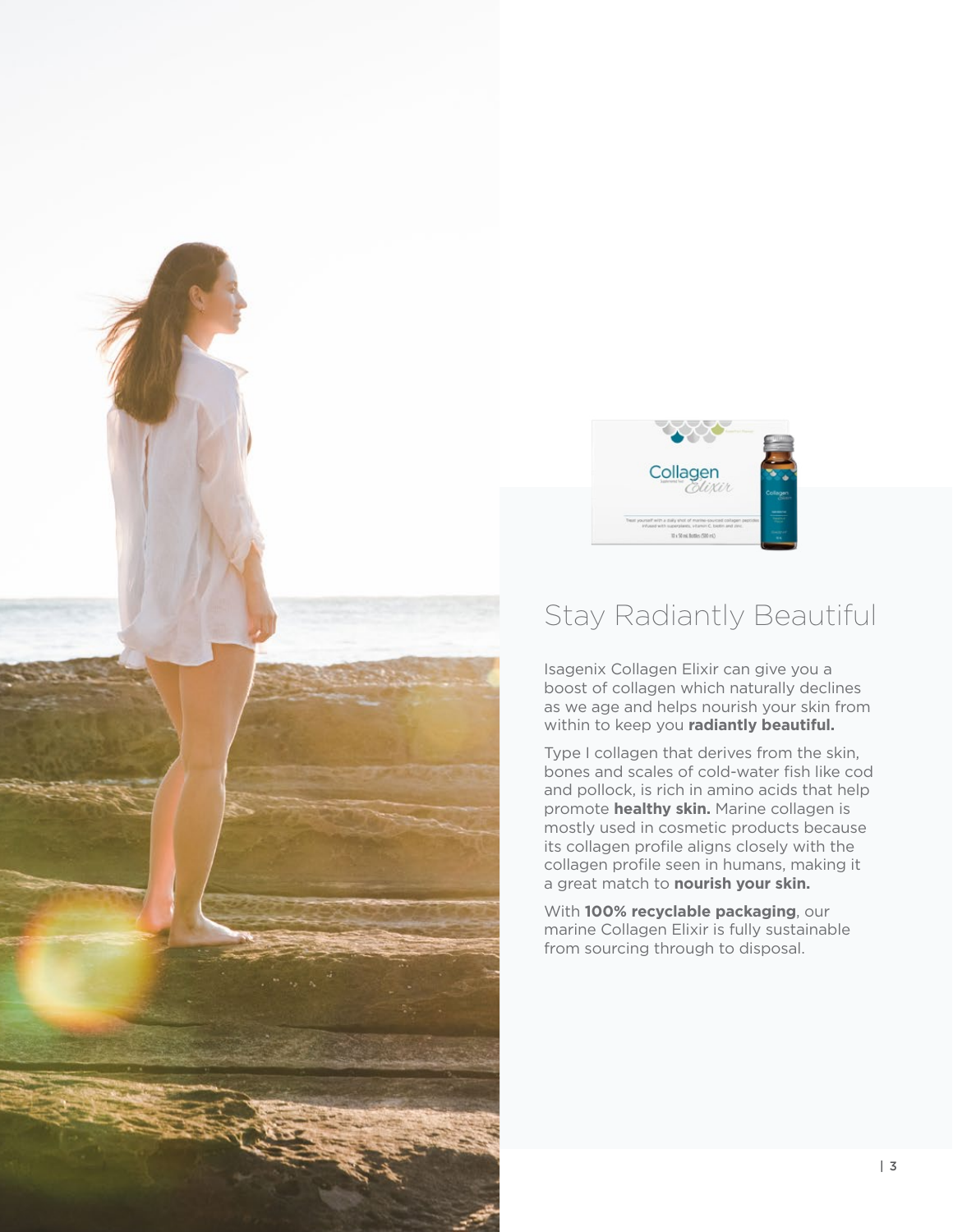

Enhance your natural beauty and illuminate from the inside out with an effective daily dose marine collagen peptides sourced from the Scandinavian Ocean. Collagen Elixir is designed to give you a boost of collagen that naturally declines as we age and helps nourish your skin for a smooth and hydrated complexion.

Our marine collagen is both ethically and sustainably sourced from the beautifully blue ice waters of the Scandinavian Ocean, following strict environmentally friendly practices that help support marine diversity, and is manufactured in a Marine Stewardship Council certified carbon neutral facility.

- 5 g synchronised marine collagen per serve
- Double Nutri Technology to assist with nutrient absorption
- 5 g fish protein
- Vitamin C, biotin and zinc
- Superfood ingredients like goji, aloe vera, acerola berry, chamomile and more
- Preservative Free
- Zero Oxidation that only glass bottles can provide



For more information, check out our interactive Product Guide **[here.](http://view.ceros.com/isagenix/collagen-elixir-toolkit-anz)**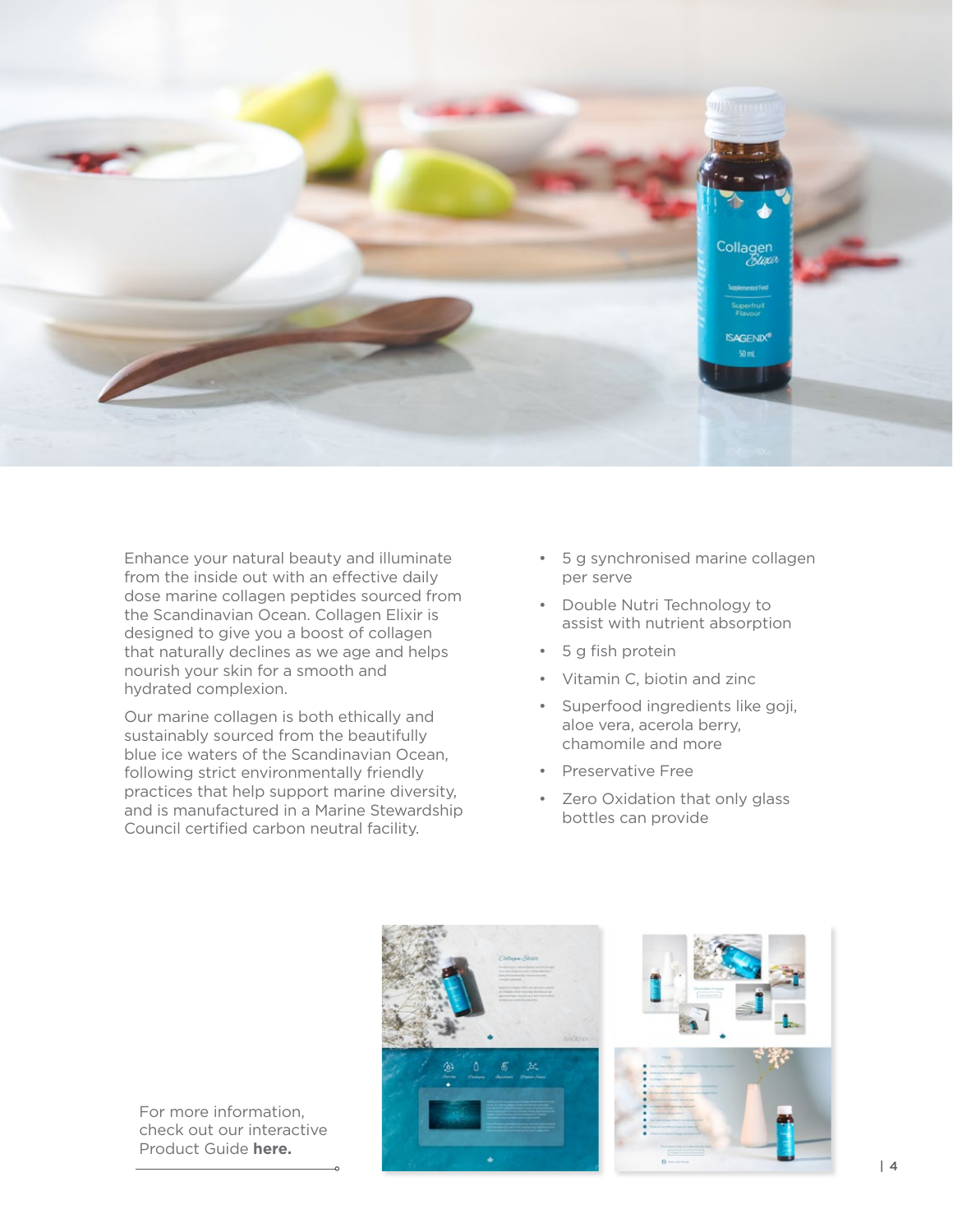

## Caring for you and the planet

- Premium glass bottles are 100% recyclable.
- Glass material can be recycled infinitely.
- Glass does not contain any of the potentially harmful chemicals which some plastic bottles do.
- Sourced from sand which is low cost and requires low impact harvesting.
- In Australia, glass bottles are recycled over six times more than plastic.

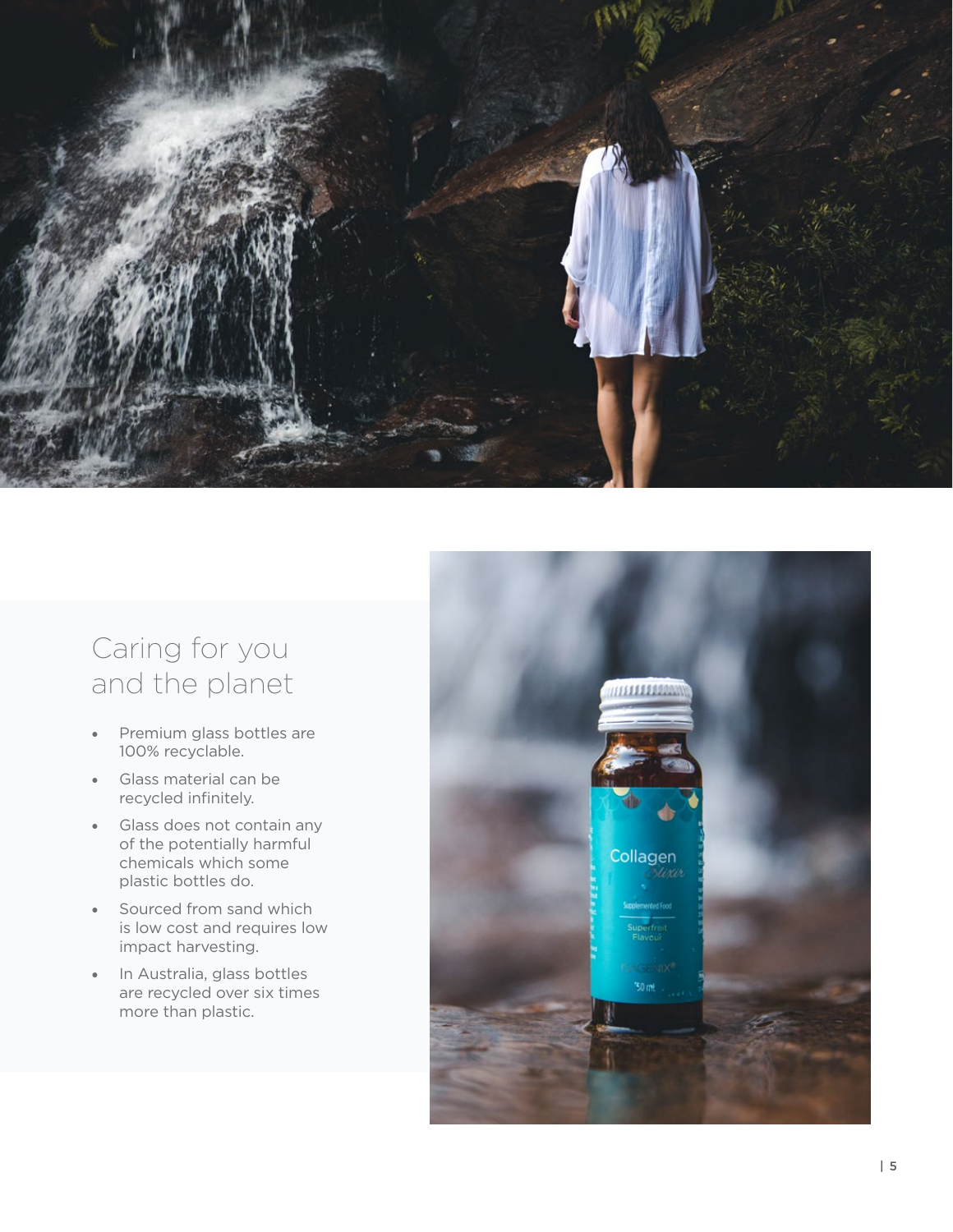

### Australia

\$55.00 | BV 31 Preferred Customer Pricing

New Zealand

\$67.00 | BV 29 Preferred Customer Pricing

## Do's and Don'ts

Things to consider when sharing the beauty of Collagen Elixir. Keeping compliant protects you, your business and Isagenix®.

### **DO'S**

- DO market the product for ingestion for a boost of collagen.
- **DO** use our approved claims. This product is a supplemented food and should not make medicinal claims.
- DO discuss the sustainable sourcing and packaging for our collagen. Focus on the importance of finding a responsible company like Isagenix when purchasing collagen.

### **DON'TS**

- DO NOT market the product for use in connection with any disease or medical condition. This includes posts and testimonials on your private social media.
- DO NOT market the product as a treatment or preventative for damaged skin or to reverse aging.
- DO NOT market the product as a treatment or preventative for arthritis or inflammation. when purchasing collagen.